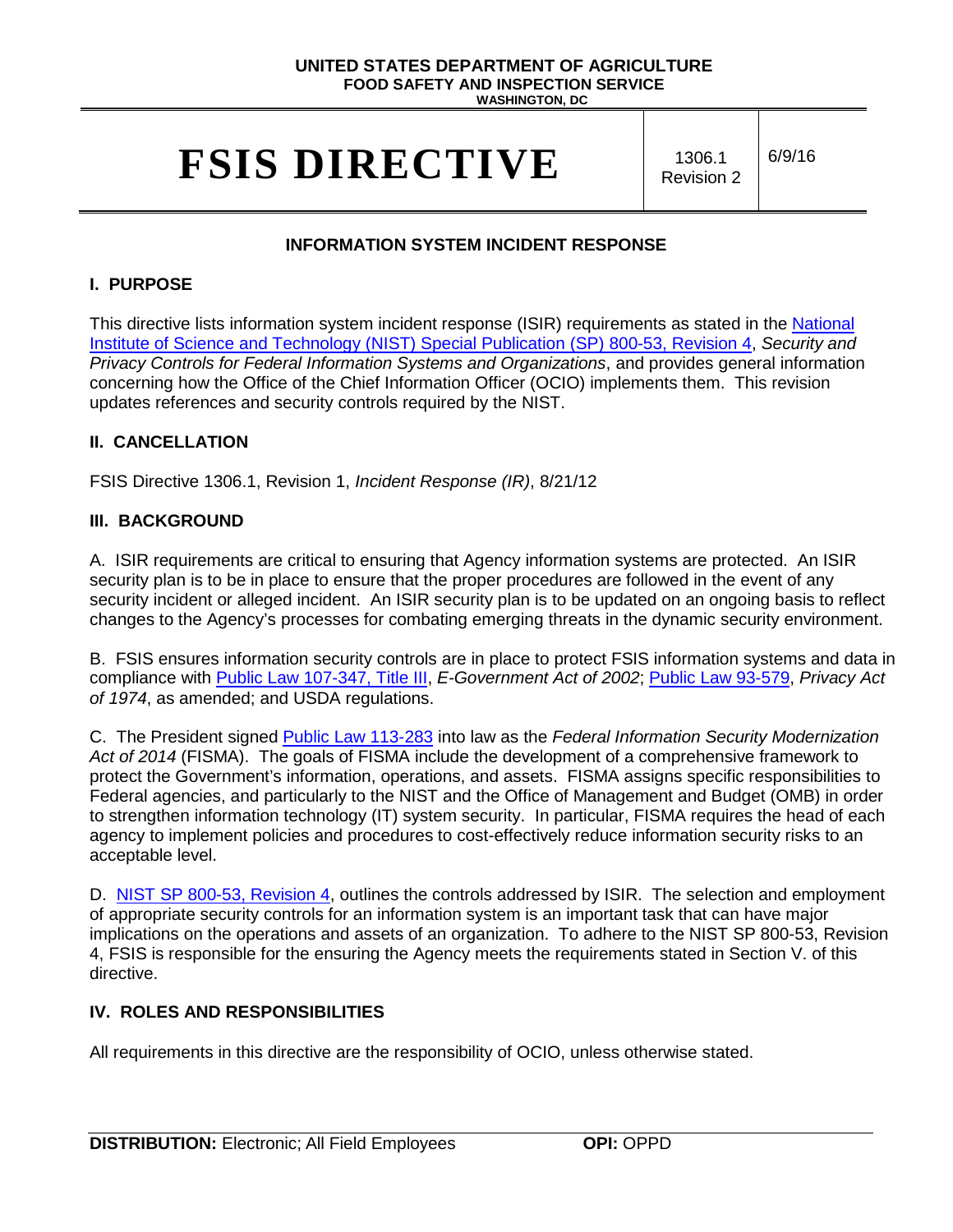A. **Agency Administrator.** Appoints the appropriate personnel to ensure that information security and privacy policies, procedures, and practices are adequate and in place.

B. **FSIS Assistant Administrators.** Ensure that all incident procedures are followed and that ISIR is accomplished through the Information System Security Program Manager (ISSPM) or the designated incident commander for all incidents.

C. **OCIO.** The Chief Information Officer (CIO), Deputy CIO, and Information System Security Program Manager (ISSPM) promote and support:

- 1. The importance of ISIR through the Information System Security Program and the Agency; and
- 2. An effective ISIR.

### D. **OCIO ISSPM.**

- 1. Ensures collaboration among organizational entities on ISIR between the various branches and groups within the Agency and coordinates and adequately responds to IT security incidents;
- 2. Notifies USDA cyber security of incident resolution status and closure within the specified timeframes; and
- 3. Certifies the accuracy of incident reports and ensures that an individual has been appointed to lead and coordinate security ISIR for each incident. For the Agency, this individual is the Security Operations Center (SOC) lead.

#### E. **FSIS Privacy Officer.**

- 1. Is the authority for directing the identification of Personally Identifiable Information (PII) and the level of impact or sensitivity of compromised PII;
- 2. Provides direction and guidance concerning PII incidents; and
- 3. Provides recommendations on the closure of all significant or sensitive PII incidents.

F. **Associate Chief Information Officer (CIO).** Maintains the Agency network and IT assets and provides a coordinated response to security incidents to the ISSPM.

G. **System Users.** All employees, to include program areas outside of OCIO, contractors, other Federal agencies, state and local governments, and authorized private organizations or individuals who use FSIS IT resources are to:

- 1. Be knowledgeable of ISIR and this directive; and
- 2. Ensure their duties are performed in accordance with this directive.

H. **OCIO SOC.** The OCIO SOC processes all computer security events, incidents, and PII compromises that affect the network and users at FSIS. The OCIO SOC is the central point of contact (POC), liaison, and facilitator, which reports all FSIS incidents and events to the USDA Agriculture Security Operations Center (ASOC) Computer Incident Response Team (CIRT). The OCIO SOC complies with the ASOC for the purpose of handling and mitigating incidents.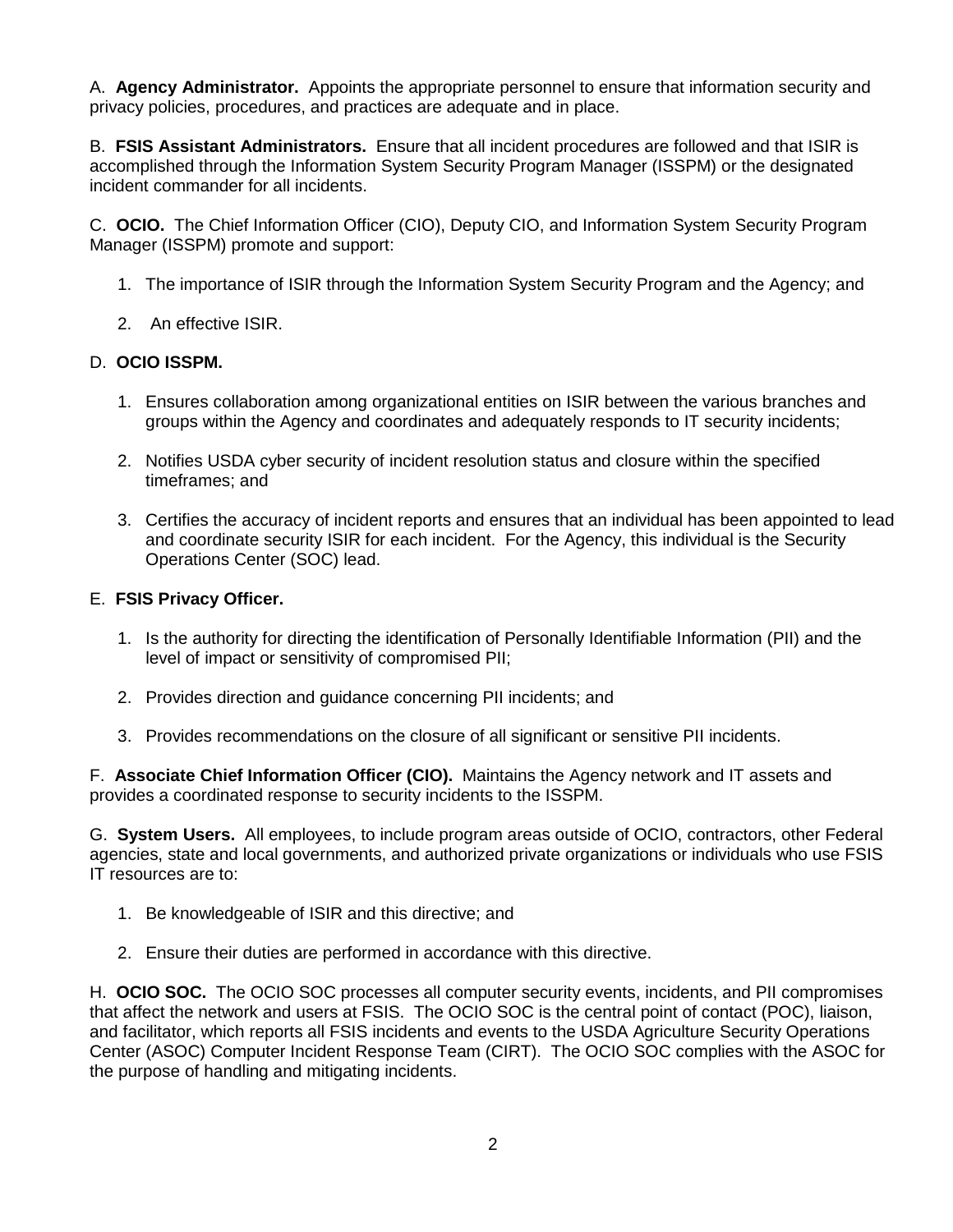I. **FSIS Service Desk.** The single point of contact (POC) for managing IT-related issues from creation to resolution that uses an Automatic Call Distribution (ACD) system with interactive menus, intelligent routing, and integrated voicemail. It operates 24 hour a day, 7 days a week to answer field service requests using a centralized incident system of record. Service requests can be fielded via call processing or user-submitted emails and incidents.

# **V. GENERAL INFORMATION FOR SECURITY INCIDENTS**

A. System Users should immediately call the Agency service desk at 800–473–9135 to report all security incidents.

B. System users that suspect or identify an incident should stop using the workstation, unplug the network connection (if possible) but do not shut down or disconnect power. Then immediately notify their supervisor and the Agency ISSPM at FSIS**\_**Information**\_**[Security@fsis.usda.gov.](mailto:FSIS_Information_Security@fsis.usda.gov)

**NOTE**: Some examples of general information security incidents include malware (i.e., virus) infection, receipt of inappropriate material via email (e.g., pornography) and unauthorized individuals asking questions about sensitive information.

C. **Incidents Involving Loss or Theft.** Loss or theft of IT resources and media (e.g., laptops, personal digital assistants, hard disks, floppy disks, and CD-ROMs), removable drives (e.g., USB drives, thumb drives), and DVDs are to be reported in the following order:

- 1. USDA service desk at 888–926–2373, 24 hours a day; and
- 2. Agency service desk at 800–473–9135, 24 hours a day.

D. **PII Incidents.** A situation involving or suspected to involve PII must be reported immediately to USDA at 877–744–2968 or 888–926–2373, 24 hours a day. This information can also be viewed on the [USDA](http://www.usda.gov/wps/portal/usda/usdahome?navid=USDAPII)  [website.](http://www.usda.gov/wps/portal/usda/usdahome?navid=USDAPII)

# **VI. NIST SP 800-53, REVISION 4 REQUIREMENTS FOR OCIO**

#### A. **ISIR Training.**

- 1. Provide ISIR training to information system users consistent with assigned roles and responsibilities upon assignment to an ISIR role or responsibility when required by system changes and annually thereafter;
- 2. Incorporate simulated events into training to facilitate an effective response by personnel in crisis situations. This is only applicable to HIGH systems. The categorization of "HIGH," "MODERATE," or "LOW" is defined in [Federal Information Processing Standards \(FIPS\) Publication \(PUB\) 199,](http://csrc.nist.gov/publications/fips/fips199/FIPS-PUB-199-final.pdf) *Standards for Security Categorization of Federal Information and Information Systems*; and
- 3. Employ automated mechanisms to provide a more thorough and realistic ISIR training environment. This requirement is only applicable to HIGH systems.

#### B. **ISIR Testing.**

- 1. Test the ISIR capability for the information annually using at least, tabletop exercises, to determine the ISIR effectiveness and document the results; and
- 2. Coordinate ISIR testing with organizational elements responsible for related plans.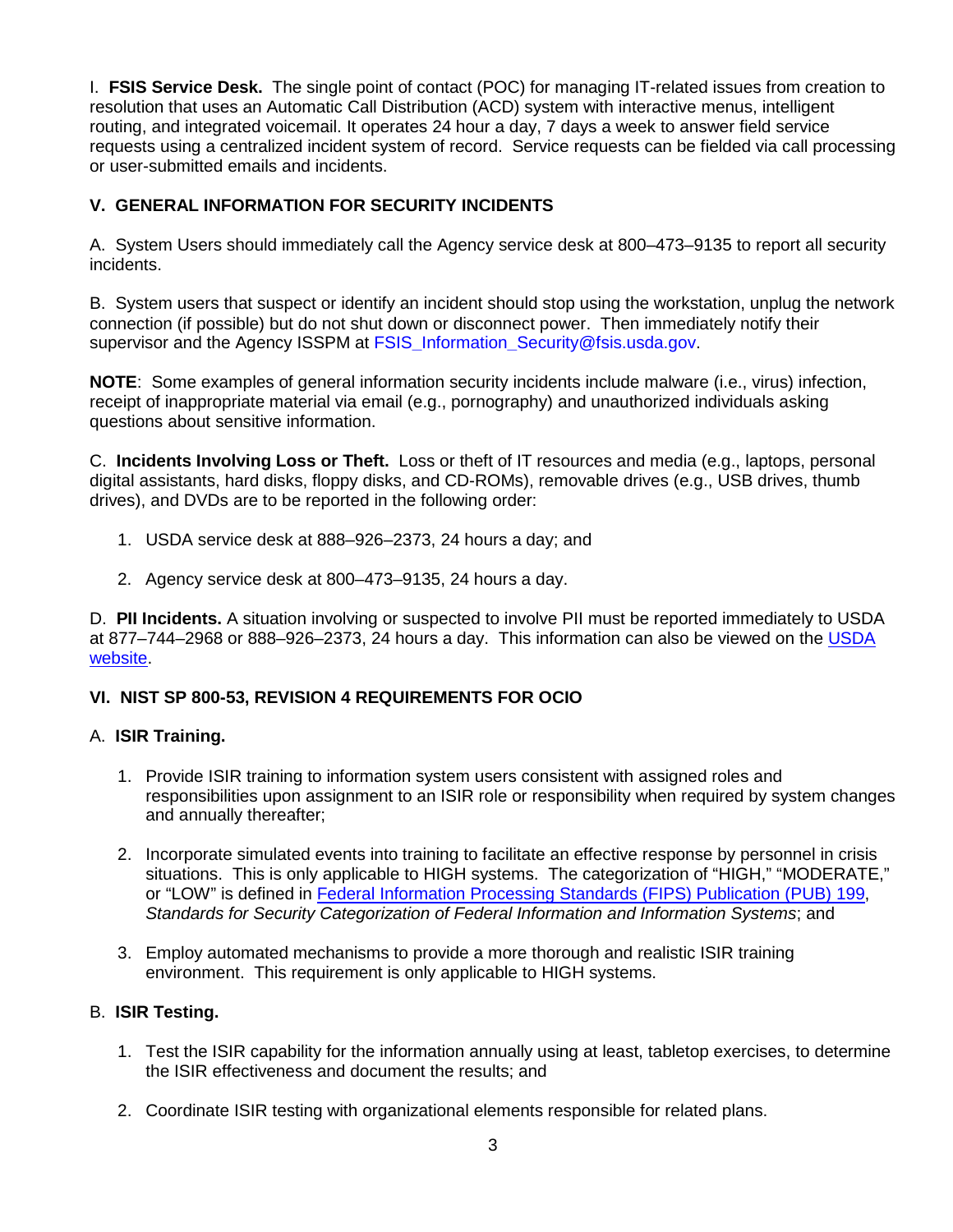### C. **Incident Handling.**

- 1. Acknowledge and respond to all USDA IT security incidents in accordance with the stipulated timeframes and procedures in [Department Regulation \(DR\) 3505-005,](http://www.ocio.usda.gov/sites/default/files/docs/2012/DR3505-005_Cyber_Security_Incident_Management_Policy_v.pdf) *Cyber Security Incident Management Policy*;
- 2. Implement a protocol for handling security incidents that includes preparation, detection and analysis, containment, eradication, and recovery.

**NOTE:** Incident-related information can be obtained from a variety of sources, including, but not limited to: audit monitoring, network monitoring, physical access monitoring, and user or administrator reports.

- 3. Coordinate incident handling activities with contingency planning activities;
- 4. Incorporate the lessons learned from ongoing incident handling activities into the ISIR procedures, training, and testing or exercises and implement the procedures accordingly;
- 5. Employ automated mechanisms to support the incident handling process; and
- 6. Correlate incident information and individual incident responses to achieve an organization-wide perspective on incident awareness and response. This requirement is only applicable to HIGH systems.

#### D. **Incident Monitoring.**

- 1. Track and document information system security incidents on an ongoing basis; and
- 2. Employ automated mechanisms to assist in the tracking of security incidents and in the collection and analysis of incident information. This requirement is only applicable to HIGH systems.

#### E. **Incident Reporting.**

- 1. Ensure that the types of incident information reported, the content and timeliness of the reports are consistent with USDA policy, applicable laws, executive orders, directives, policies, regulations, standards, and guidance;
- 2. Provide the list of designated reporting authorities or organizations;
- 3. Employ automated mechanisms to assist in the reporting of security incidents; and
- 4. Document and report the weaknesses and vulnerabilities in an information system to the appropriate organizational officials as soon as they are identified to prevent security incidents.

### F. **ISIR Assistance.**

- 1. Provide an ISIR support resource that offers advice and assistance to users of the information system for the handling and reporting of security incidents; and
- 2. Employ automated mechanisms to increase the availability of ISIR-related information and support.

#### G. **ISIR Plan.**

1. Develop an ISIR plan that: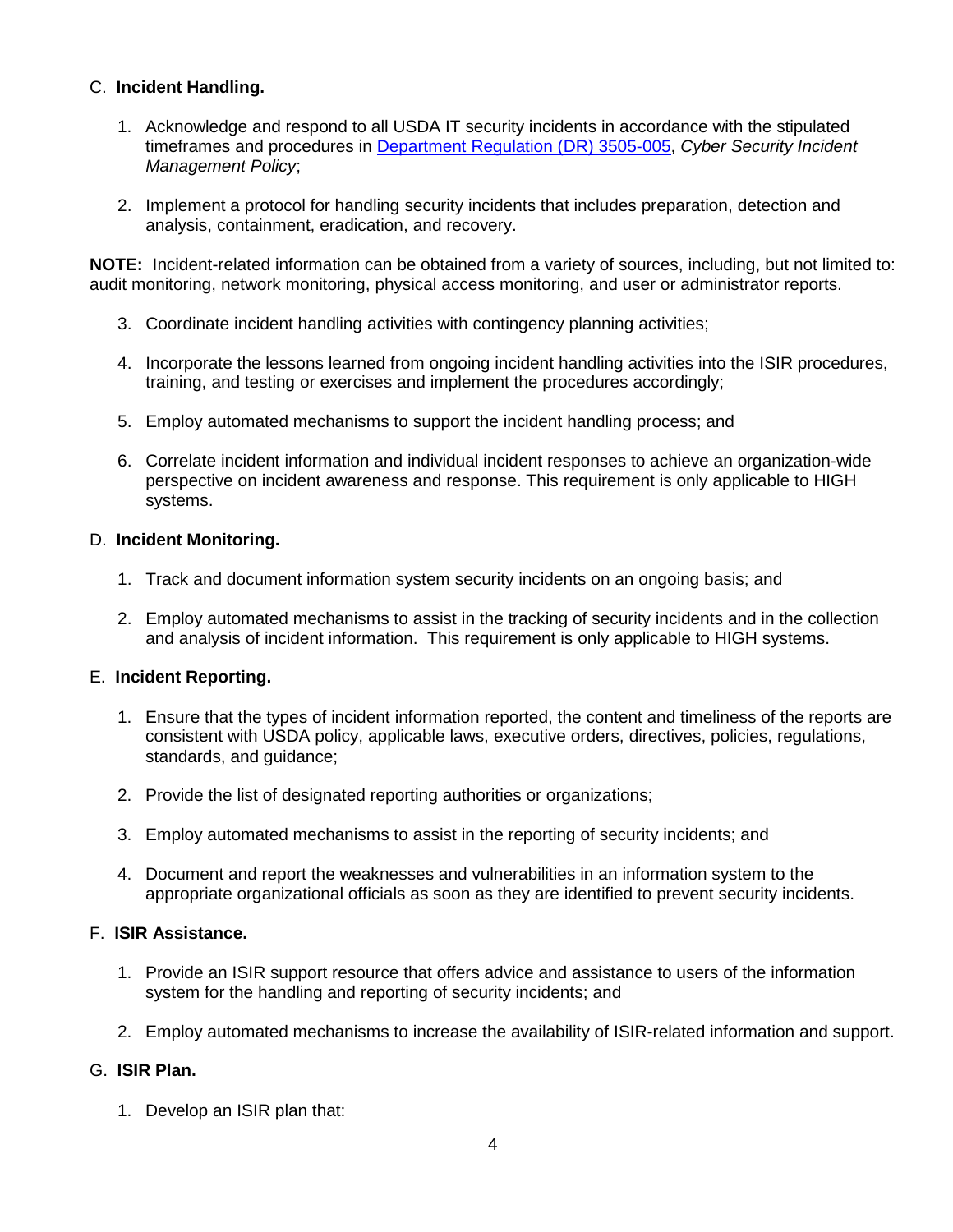- a. Provides the organization with a roadmap for implementing ISIR capability;
- b. Describes the structure and organization of the ISIR capability;
- c. Provides a high-level approach for how the IR capability fits into the overall organization;
- d. Meets the unique requirements of the organization, which relate to mission, size, structure, and functions;
- e. Defines reportable incidents;
- f. Provides metrics for measuring the ISIR capability within the organization;
- g. Defines the resources and management support needed to effectively maintain and mature an ISIR capability; and
- h. Is reviewed and approved by designated officials within the organization.
- 2. Distribute copies of the ISIR plan to key personnel identified in the ISIR Plan and complete the following actions:
	- a. Review the ISIR Plan at least annually;
	- b. Revise the ISIR Plan to address system or organizational changes or problems encountered during plan implementation, execution, or testing;
	- c. Communicate ISIR plan changes to key personnel identified in the ISIR Plan; and
	- d. Protect the ISIR plan from unauthorized disclosure and modification.

# **VII. CONTACTS WITH EXTERNAL GROUPS AND LAW ENFORCEMENT**

When necessary, the Agency works with other Federal, state, and local law enforcement and other USDA components and governmental entities as appropriate and lawful, in order to properly respond to information security incidents.

# **VIII. PENALTIES AND DISCIPLINARY ACTIONS FOR NON-COMPLIANCE**

[FSIS Directive 1300.7,](http://www.fsis.usda.gov/wps/wcm/connect/b3406ba7-305f-4ff9-b513-ef212423afb8/1300.7.pdf?MOD=AJPERES) *Managing Information Technology (IT) Resources*, sets forth the FSIS policies, procedures, and standards on employee responsibilities and conduct relative to the use of computers and telecommunications equipment. In addition, [FSIS Directive 4735.3,](http://www.fsis.usda.gov/wps/wcm/connect/98f86e3d-4c63-403a-ba33-650d9c79f1f2/4735.3.pdf?MOD=AJPERES) *Employee Responsibilities and Conduct*, outlines the disciplinary action that FSIS may take when an employee fails to fulfill responsibilities or adhere to standards of conduct.

# **IX. QUESTIONS**

A. For questions regarding ISIR, contact the Agency ISSPM at: FSIS Information Security@fsis.usda.gov.

B. USDA Departmental Directives are located at: [http://www.ocio.usda.gov/policy-directives-records](http://www.ocio.usda.gov/policy-directives-records-forms)[forms.](http://www.ocio.usda.gov/policy-directives-records-forms)